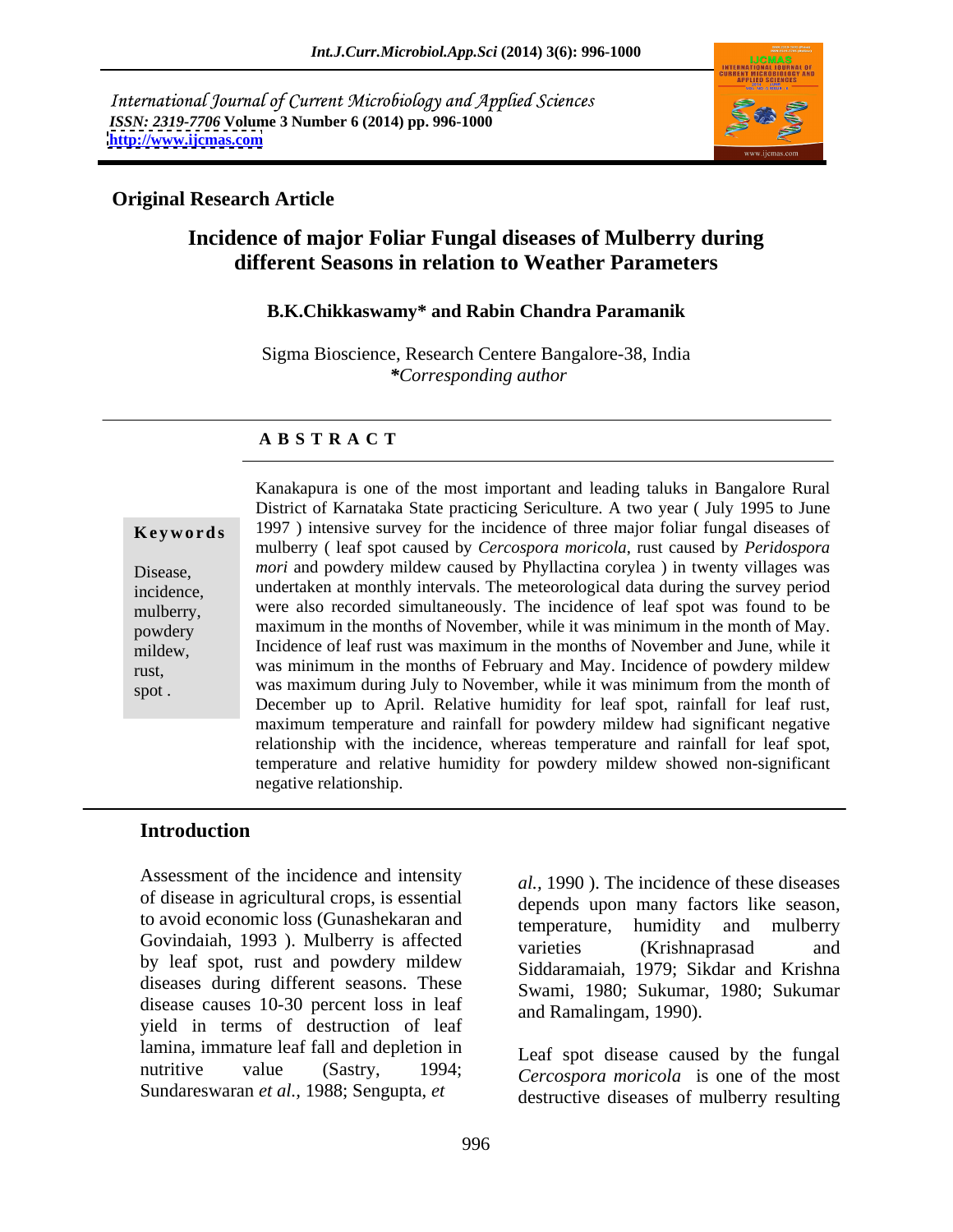in an extensive damage by reducing the nutritive vaiue of leaf and yield 20x5=100 plants garden ). The incidence (Siddaramaiah et al., 1978). It causes 10- of disease was calculated by using the 15% laf yield loss during July-December. Rust is another important fungal disease of mulberry caused by *Peridiospora mori* resulting in 10-30% leaf yield loss particularly of mature leaves. Powdery Total No. of plants mildew disease also caused by a fungus *phyllactinia corylea* has been reported to occur during September to March in tropical region (Krishnaprasad and Siddaramaiah, 1979). Of the three recorded simultaneously, to correlate their pathogens, the powdery mildew and rust influence on the incidence of foliar fungal<br>causing funci being "biotrophs" cause diseases. The data obtained were causing fungi being "biotrophs" cause diseases. The data obtained were<br>heavy demage to the aren Hance and statistically analyzed using 'F' test heavy damage to the crop. Hence an attempt was made to survey these important disease on mulberry (M5<br>variety) in Kanakapura Taluk for a period **Results and Discussion** variety) in Kanakapura Taluk for a period of two years.

The incidence of leaf spot, rust and when the leaf spot disease incidence was powdery mildew diseases in 20 villages of maximum (28.88%) i.e., in the month of Kanakapura taluk, Bangalore District of Karnataka state was surveyed for two temperature  $= 30^{\circ}$ C, minimum years (July 1995 to June 1997 0 at temperature  $= 22^{\circ}$  C, rainfall  $= 24$ mm, monthly intervals by fixed plot method relative humidity = 63%. Similarly the (chandrakala, 1995 0.. The villages weather data for the month of November selected for survey were : Harihara, 1996 (24.05%) was as follows : maximum Bhoovahally, Kadahally, Murlethimmana temperature  $= 29^{\circ}C$ , minimum doddi, Boregowdanadoddi, Sathanur, Sasalapura, Dhalimba, kabbalu, temperature = 19<sup>°</sup> C, rainfall = 0 mm, kalegowdanadoddi, Thotahally, relative humidity = 46%. Similarly, in the Nayakanahally, Doddaalahally, month of May 1997 when the disease was Krishnaiahna doddi, Settekere doddi, at its lowest expression (7.24%) the Subkere, Chatra, Thungani, weather data was follows: maximum Hanumanahally and Harohally.  $\mu$  temperature =  $34^{\circ}$  C, minimum

In each village, four mulberry gardens relative humidity = 50% (Figure 1-3). (M5 or Kanva2 variety) were chosen (1 gunta standard  $= 1089$  sq.ft.) and in each mulberry garden, five micro plots were disease incidence was maximum (35.91%) prepared (four in corners and one in the middle of the garden). Twenty plants were follows : maximum temperature  $= 34^{\circ}$  C, randomly selected in each micro plot for

observation of disease incidence ( following formula:

| Percentage of disease incidence $(PDI) =$ |  |  |
|-------------------------------------------|--|--|
| Total No. of Infected plants              |  |  |
| x 100                                     |  |  |
| Total No. of plants                       |  |  |

Atmospheric conditions (i.e. temperature, rainfall and relative humidity ) that existed during the course of survey was also influence on the incidence of foliar fungal diseases. The data obtained were statistically analyzed using  $F'$ (Asthana and Srivastava, 1967 ).

# **Results and Discussion**

**Materials and Methods** survey are incorporated in Figures 1 to 9. The notable findings observed in the field The results indicated that the weather data September 1995 was as follows: maximum temperature  $= 30^{\circ}$ C, minimum  ${}^{\circ}C$ , minimum  $^{\circ}$  C, rainfall = 24mm, 1996 (24.05%) was as follows : maximum temperature  $= 29^{\circ}$ C, minimum  ${}^{\circ}C$ , minimum temperature  $= 31^{\circ}$ C, minimum  ${}^{\circ}C$ , minimum  $^{\circ}$  C, rainfall = 0 mm, at its lowest expression (7.24% ) the weather data was follows:maximum temperature  $= 34^{\circ}$  C, minimum  $\rm ^{o}$  C, minimum temperature =  $24^{\circ}$  C, rainfall = 12 mm,  $^{\circ}$  C, rainfall = 12 mm,

> The weather data when the leaf rust disease incidence was maximum (35.91%) in the month of November 1995 was as  $\rm ^{o}$  C, minimum temperature =  $25^{\circ}$  C, rainfall =  $\degree$  C, rainfall  $=$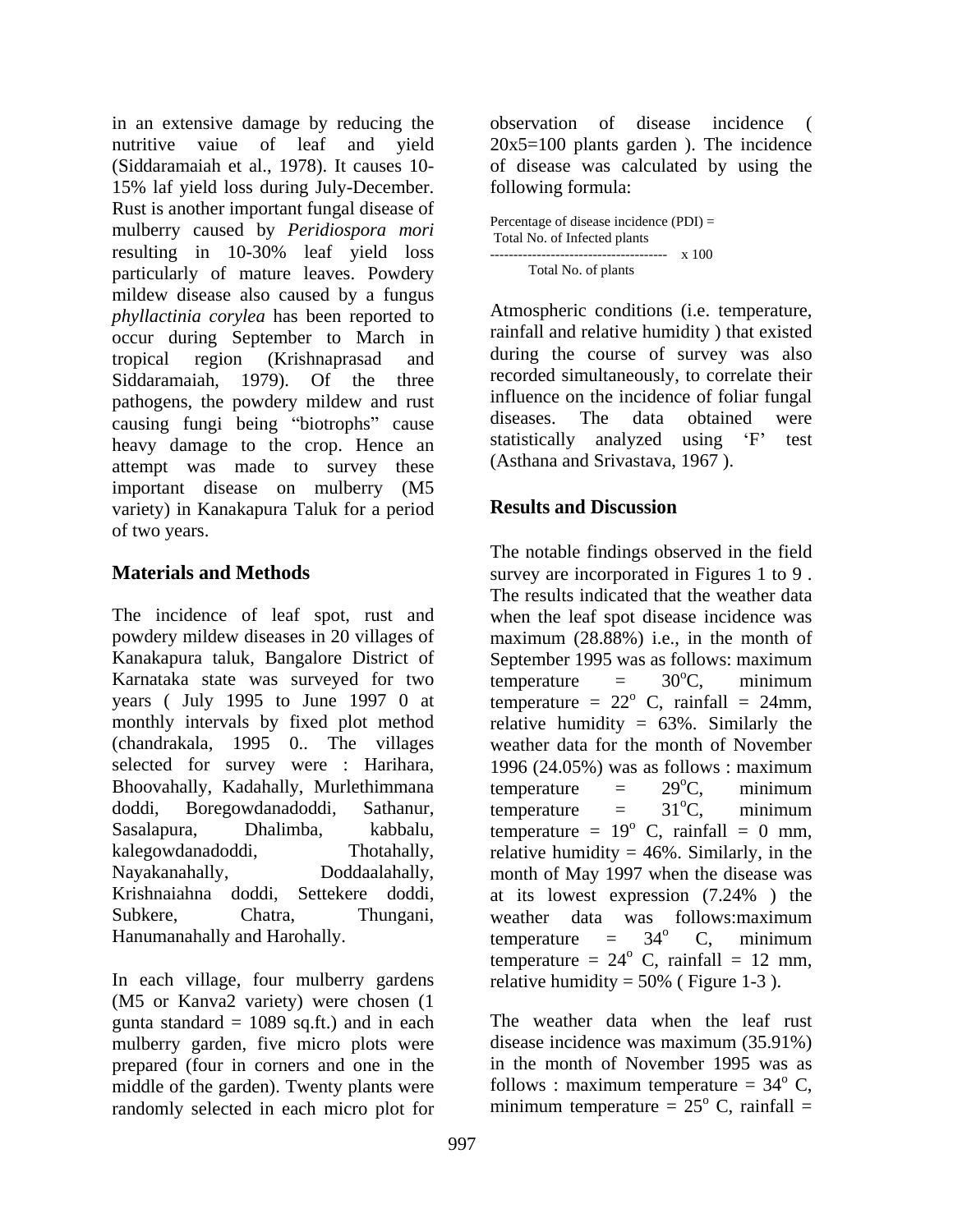temperature =  $22^{\circ}$  C, rainfall = 11mm, Rainfall had significant negative minimum temperature =  $24^{\circ}$  C, rainfall = 0mm, relative humidity  $= 48\%$ . Similarly, rainfall had significant negative disease was at its lowest expression (13.35% 0, the weather data was as follows ; maximum temperature =  $32^{\circ}$  C, Among the three major foliar fungal minimum temperature =  $21^{\circ}$  C, rainfall =

The weather data when the powdery while it was minimum in the month of mildew disease incidence was maximum  $(12.5\%)$  i.e., in the month of July 1995 was as follows : maximum temperature =  $31^{\circ}$  C, minimum temperature =  $23^{\circ}$  C, The Powdery mildew disease was 54%. Similarly, the weather data for the month of July 1996 (17.20%) was:

In the month of May 1996, when the decreased December onwards and maximum temperature =  $36^{\circ}$ C, minimum relative humidity =  $50\%$  (Figure 7-9). during March (Gunashekaran and

incidence of leaf spot, rust and powdery mildew disease and the physical factors of (maximum and minimum), rainfall and relative humidity are presented in Table 1.Relative humidity had significant

9mm, relative humidity = 49%. Similarly, a regative relationship with the incidence of the weather data for the month of June leaf spotwhere as, there was non- 1997 ( 28.53% ) was as follows : significant negative relationship between maximum temperature = 31%, minimum incidence and temperature and rainfall.  $\degree$  C, rainfall = 11mm, Rainfall had significant negative relative humidity = 51% in the month of relationship with the incidence of leaf rust February 1996, when the disease incidence disease, where as there was non was less ( 3.34% ), the weather data was as significant negative relationship between follows : maximum temperature =  $34^{\circ}$  C, the incidence and temperature and relative  $\alpha$  C, rainfall = humidity. Maximum temperature and in the month of May 1997, when the relationship with the incidence of powdery incidence and temperature and rainfall. Rainfall had significant negative relationship with the incidence of leaf rust rainfall had significant negative mildew disease.

 $\degree$  C, rainfall = diseases the mulberry the incidence of leaf 12mm, relative humidity = 50% ( Figure spot disease usually commenced during 4-6 ). early monsoon season i.e., June, July and spot disease usually commenced during reached peak in September and November while it was minimum in the month of November and June, while it was minimum during July to June.

The Powdery mildew disease rainfall = 10 mm, relative humidity = maximum during July to November, maximum temperature =  $31^{\circ}$ C, minimum Karnataka state, leaf spot disease usually temperature  $= 21^{\circ}$ C, rainfall  $= 17$ mmm, commenced during early monsoon season relative humidity = 44%. i.e., June- July and reached peak in disease incidence was minimum (0.68%), prevailed up to January (Patel and Kamat, the weather data was as follows : 1949). Leaf rust disease is one of the <sup>o</sup>C, minimum major fungal disease of mulberry. The temperature  $=$  34<sup>o</sup>C, minimum occurrence was severe during November <sup>o</sup>C, minimum occurrence was severe during November temperature =  $24^{\circ}$  C, rainfall = 12mm, to January and gradually disappeared The correlation coefficients between the and Tumkur districts, the occurrence of the environment viz., temperature months and in Kolar and Tumkur during The Powdery mildew disease was While it was minimum during December to April. Earlier workers observed that in September, October which later gradually decreased December onwards and prevailed up to January (Patel and Kamat, major fungal disease of mulberry. The during March (Gunashekaran and Govindaiah, 1993). In Bangalore, Kolar leaf rust disease was less severe (5-10%) in Bangalore during January and February February (Chandrakala,1995).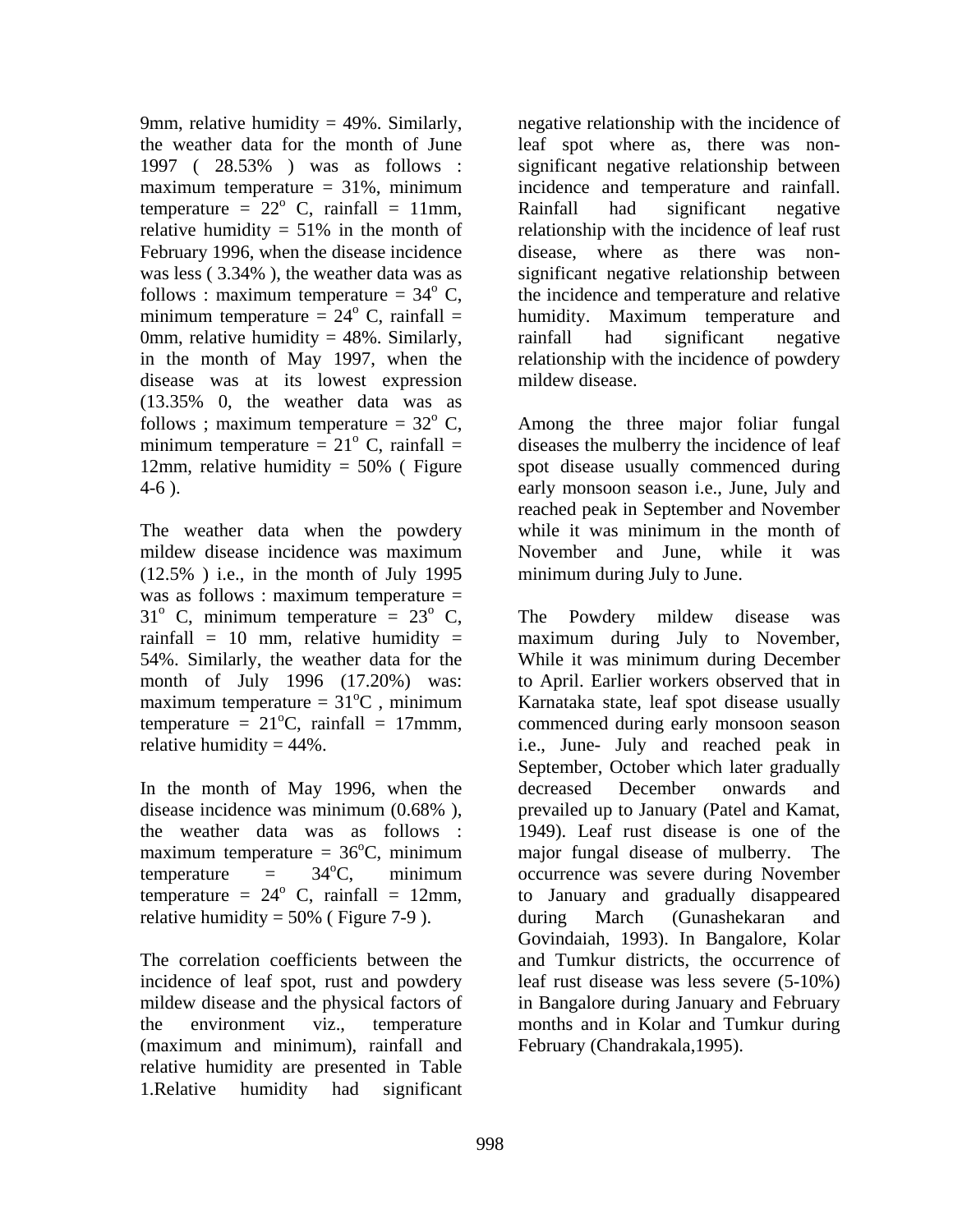|                             | <b>Maximum</b>      | <b>Minimum</b> | <b>Rainfall</b> | <b>Relative</b> |
|-----------------------------|---------------------|----------------|-----------------|-----------------|
|                             | temperature         | temperature    |                 | humidity        |
| Incidence of leaf $-0.4076$ |                     | $-0.1414$      | 0.1499          | $-0.4076$       |
| spot disease (%)            |                     |                |                 |                 |
| Incidence of rust $-0.2949$ |                     | 0.2546         | $0.5164*$       | $-0.2949$       |
| disease $(\% )$             |                     |                |                 |                 |
| Incidence                   | of $\vert$ -0.4821* | 0.373          | 4869*           | $-0.4821*$      |
| Powdery mildew              |                     |                |                 |                 |
| disease $(\% )$             |                     |                |                 |                 |

**Table.1** Correlation coefficient for incidence of leaf spot, rust and powdery mildew diseases with weather factors on mulberry during the survey period (July 1995- June 1997)

**\*---- Significant at 0.1 level \* \* --- Significant at 0.001 level**

Powdery mildew is a common and 52. destructive disease of mulberry. It was Itoi, S.; Nakayama, K. and Kubomura, Y. ( prevalent during the winter months i.e. from November to February, reducing both the quantity and quality of mulberry leaves (Noamani *et al.,* 1970). Occurrence of mildew in Kolar district was noticed from July to February with the incidence Krishnaprasad, K.S. and Siddaramaiah, ranging from 0.7% to 7.5% and peak was A.L. (1979) Studies on the in December (Benchamin *et al*., 1997). y mildew is a common and 52.<br>
erive disease of mulherry. It was<br>
thoi, S.; Nakayama, K. and Kubomura, Y. (<br>
Siven the winter mombs i.e.<br>
Nowender to February, reducing<br>
Powdery mildew and the control of<br>
Normanie to Februa

- Asthana, B.N. and Srivastava, S.S. (1997 )
- Benchamamin, K.V.; Venkataramana, P.; Y.N. ( 1997 ) Pest and disease silkworm- A survey. *Indian Silk*, Sastry, C.R., (1984) Mulberry varieties,
- Chandrakala, A.C. (1991) Survey of Foliar fungal disease of mulberry in
- Gunasekaran, V. and Govindaiah, (1993 )

- 1964 ) The spread of mulberry Powdery mildew and the control of the first out break in spring by eradicating perithecia. *Bull. Seric. Exp. Stn. Tokly*. 18(6): 545-558.
- **References** *Indian J. Seric*., 18: 9-13. A.L. ( 1979 ) Studies on the development of Powdery mildew disease of mulberry in Karnataka.
	- *Applied Statistics of India*, the effect of feeding of multivoltine<br>Chaitanya publishing House, silkworm (*Bombyx mori*) larvae Chaitanya publishing House, silkworm (*Bombyx mori*) larvae<br>Allahabad, PP. 120-185. with mildew affected leaves. *Indian* Noamani, M.K.R. ; Mukherjee, P.K. and Krishnaswami, S. (1970 ) Studies on the effect of feeding of multivoltine silkworm ( *Bombyx mori )* larvae with mildew affected leaves. *Indian J. Seric.,* 9(1): 49-52.
	- Thimmanaik, S; and Sanath Kumar, Patel, M.K.; Kamat, M.N. and Bhide occurrence in mulberry and  $Phvtonathal$ : 2:148. (1949) Fungi of India. *Indian Phytopathal*.; 2:148.
	- $36(2): 27-32.$  exploitation and pathology exploitation and pathology. *Sericologia,* 24(3): 333-359.
	- Bangalore, Kolar and Tumkur and Murthuja Baig (1990) *Hand* Districts of Karnataka. *M.Sc. Book On Pest and disease control of Dissertation*, Bangalore University, *mulberry and silkworm*. United Bangalore, PP. 27-28. Nations Economic and Social Monitoring of the mulberry Bangkok Thailand PP 1-14. Sengupta, K ; Govindaiah; Pradip Kumar Commission for Asia and Pacific, Bangkok, Thailand, PP.1-14.
		- Siddaramaiah, A.L. and Krishnaprasad,